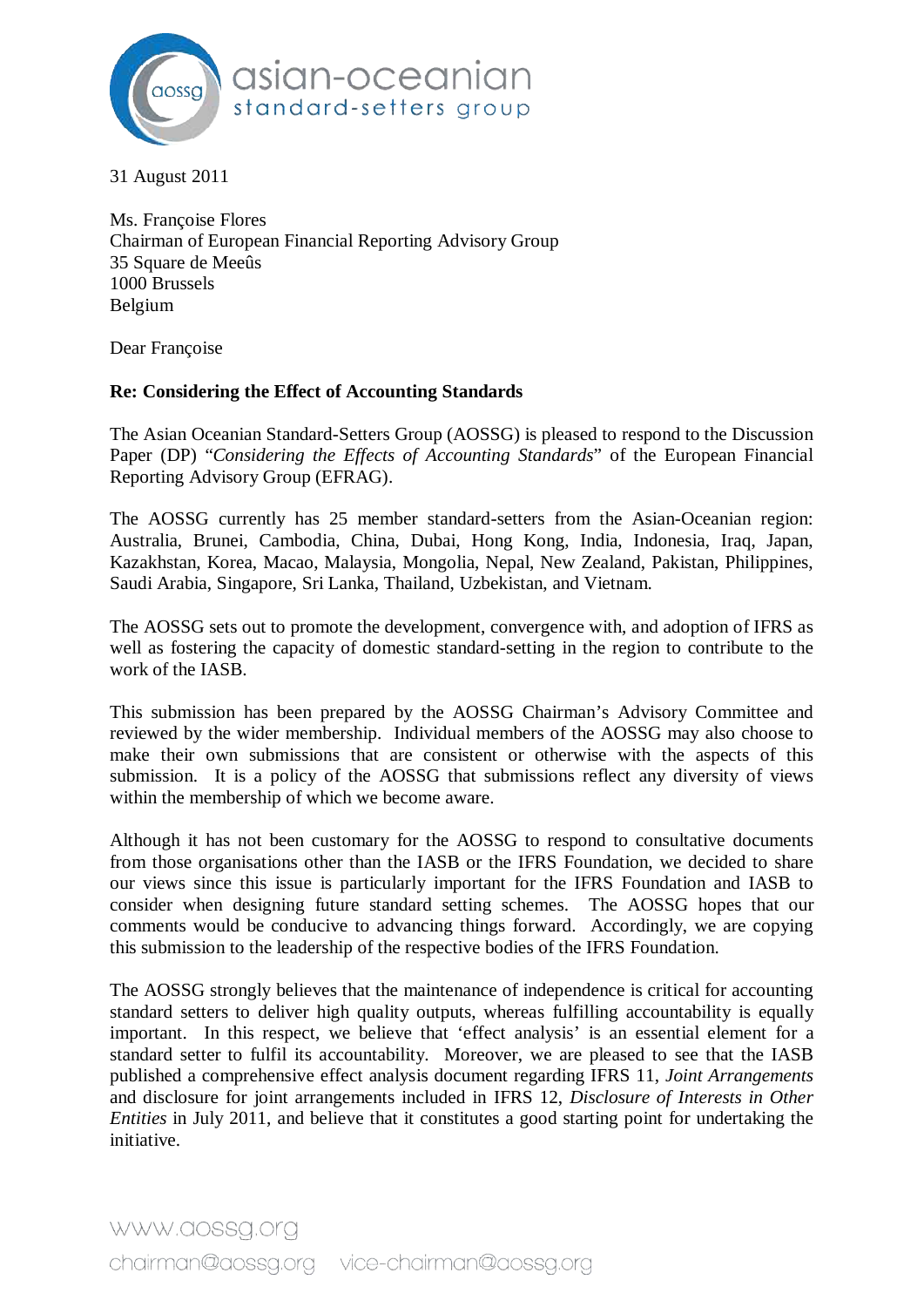

Yet although 'effects analysis' is defined as a part of the IASB's standard setting process in its Due Process Handbook<sup>1</sup>, the process is yet to be further substantiated in it. Clarification of terminologies and steps to take as set out in the DP will ensure the consistency of approaches and help address an expectation gap among stakeholders regarding the steps of effects analysis. Therefore, while there are several instances where further considerations would be warranted (for example, we are not convinced that it is realistic or appropriate to 'consider' macro-economic effects. See our response to Q8.), the AOSSG generally supports the proposed steps presented in the paper.

In addition, taking into account the accelerated trend towards the global convergence of accounting standards, the AOSSG believes that it is not efficient for each national standard setter to replicate the steps that the IASB takes. We believe that the process would be more effective and efficient, if the IASB takes the leadership of the initiative, and national standard setters or regional groups partner with the IASB in proceeding with the steps.

In some jurisdictions in the Asia-Oceania region, due diligence work including effects analysis (or impact assessment) constitutes as a facet of statutory requirements when incorporating each IFRS into their own national context. In the globally integrated standard setting environment, some national standard setters would find it an invaluable aid, if the IFRS Foundation acknowledges such collaborative work as a norm in the due-process document. Such a partnership will be particularly helpful, when liaising with stakeholders on a national level (including regulators, user groups, and industry groups). The AOSSG is pleased to provide the IASB with relevant assistance when undertaking the initiative.

Please see the Appendix for our comments to specific questions in the DP. If you have any questions, please feel free to contact us.

Yours faithfully,

the night

Ikuo Nishikawa Chairman, AOSSG

CC: Mr. Aki Fujinuma, Vice-Chair of the IFRS Foundation Trustees Mr. Robert Glauber, Vice-Chair of the IFRS Foundation Trustees Mr. Hans Hoogervorst, Chairman of the IASB Mr. Masamichi Kono, Acting Chairman of the IFRS Foundation Monitoring Board

<sup>1</sup> IASB Due Process Handbook, *paragraph 109-110*.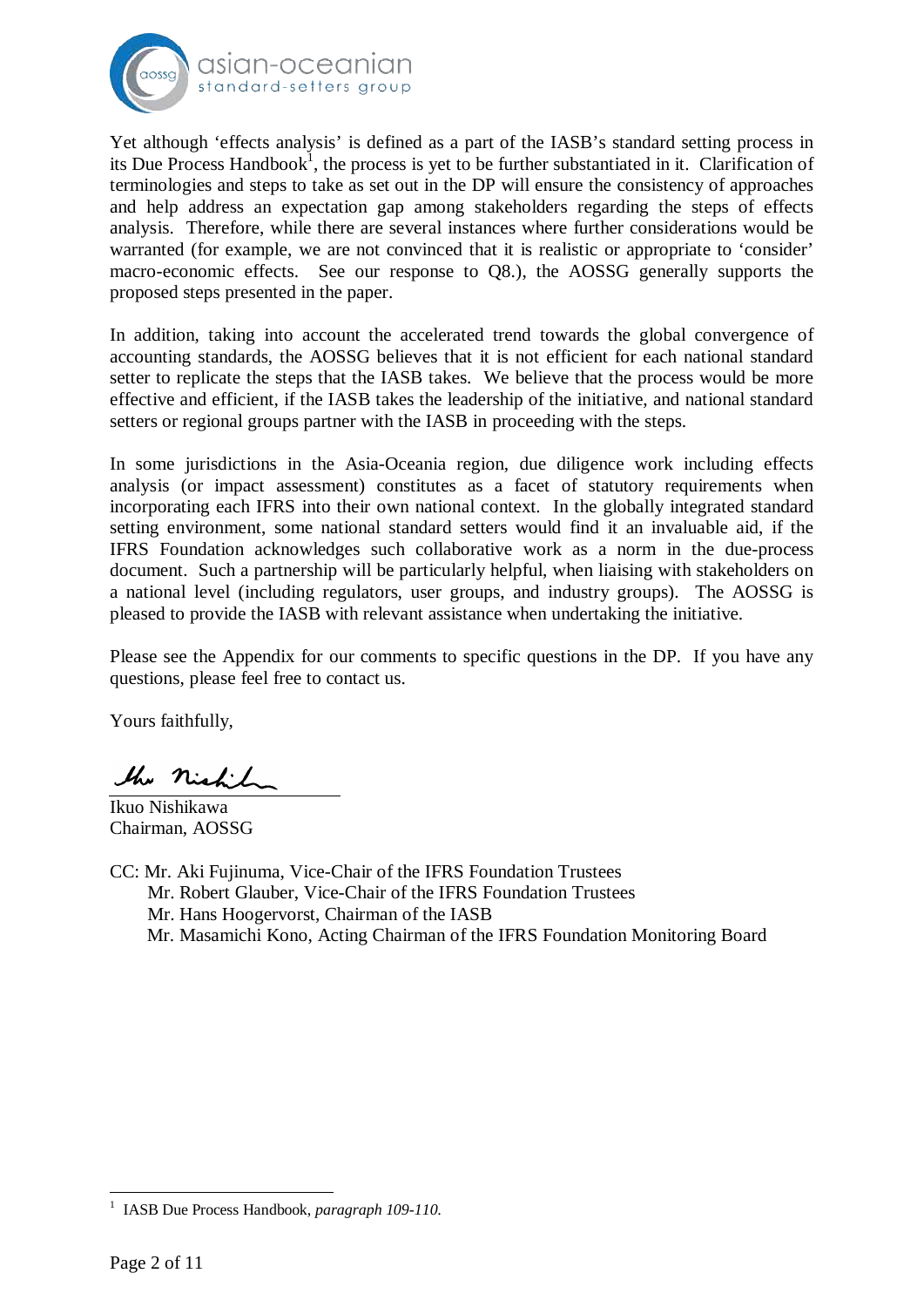

# **Appendix**

## **Section 2: The process of '***effects analysis***'**

Q1) Do you agree that 'effect analysis' should be defined, for the purposes of accounting standard setting, as a systematic process for considering the effects of accounting standards as those standards are developed and implemented (paragraph 2.2)?

If you disagree with the proposed definition, or would like it to be amended, please provide an alternative definition, and please explain why you favour that alternative definition.

The AOSSG wonders if it would be possible to define 'effects analysis' more appropriately than a dictionary does. Rather, a focus should be given more on what is meant by 'effects analysis on developments of or revisions to financial reporting standards.'

We also share the following observations on the proposed definition of 'effects analysis' (i.e., 'a systematic process for considering the effects of accounting standards as those standards are developed and implemented'):

- ¾ 'Effects analysis' can be performed either in a systematic or ad-hoc manner, depending upon the surroundings;
- $\triangleright$  The word 'consider' may be ambiguous; thus clarification should be sought;
- $\triangleright$  'Effects' would be difficult to measure, and it may be very difficult, if not impossible, to capture actual effects before standards are implemented; and
- ¾ 'Effects' arise not only from the development of standards, but from the revisions to them.

Accordingly, the AOSSG suggests that 'effects analysis on developments of or revisions to financial reporting standards' should be defined as follows (proposed additions are underlined, and proposed deletions are struck-out):

*'a systematic process to identify and evaluate for considering the anticipated or actual effects from the development of or revisions to financial reporting of accounting standards as those standards are developed and implemented'*

Q2) Do you agree that effects analysis should be integrated (or further embedded) into the standard setting due process (paragraph 2.7)? If not, why not? Please explain the reasons for your answer.

Yes, the AOSSG agrees that effects analysis should be integrated into the standard setting due process. However, we strongly believe that effect analysis is not meant to override the right answer that is underpinned to the conceptual reasoning and full pragmatic consideration.

In addition, as stated earlier, we believe that the IASB and national standard setters can effectively share the responsibility in the global standard setting environment.

Q3) Do you agree that the standard setter should be responsible for performing effects analysis, and that the performance of effects analysis by any other body is not a sufficient or satisfactory substitute (paragraph 2.11)? If not, why not? Please explain the reasons for your answer.

Yes, the AOSSG generally agrees that the standard setters should be responsible for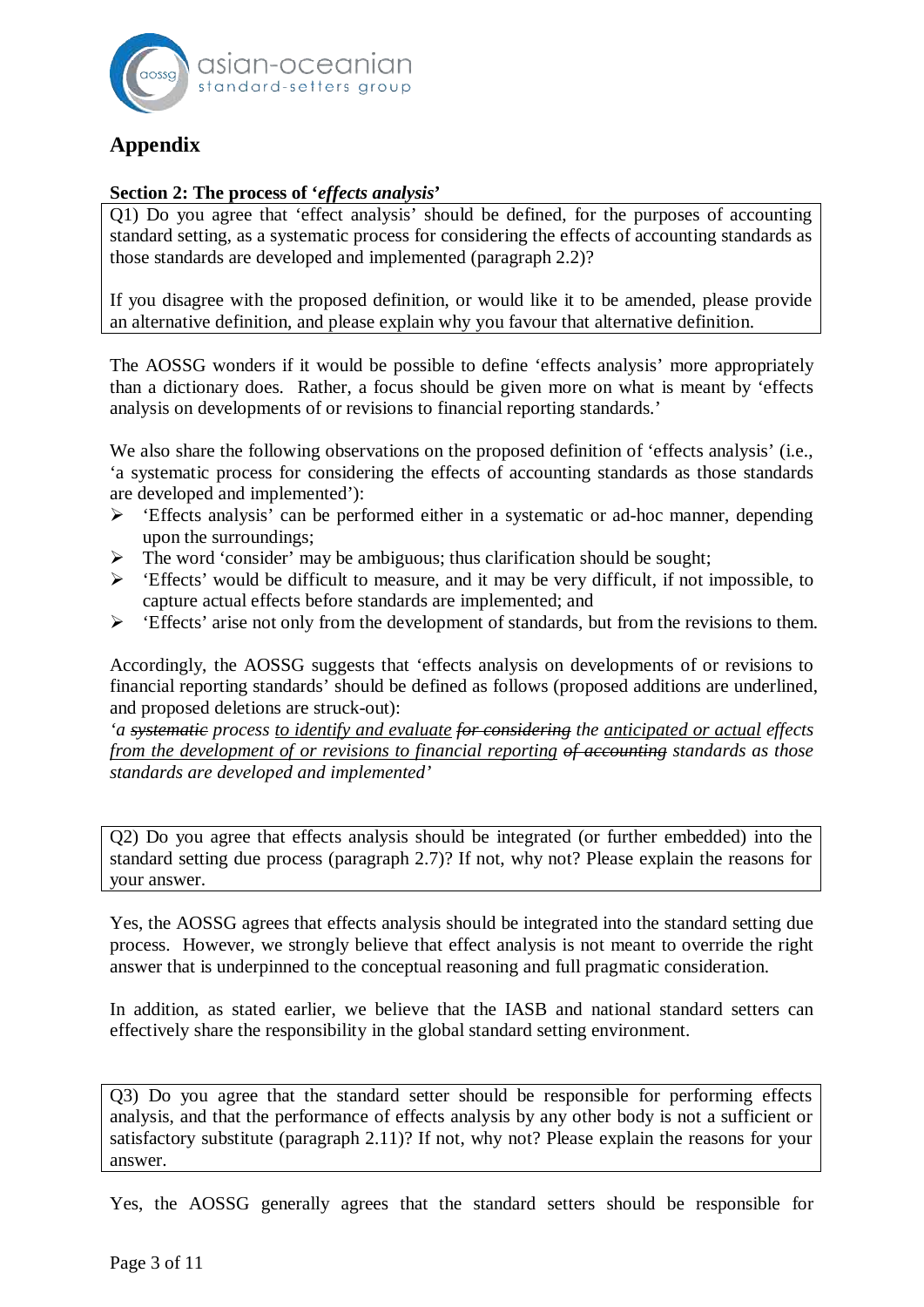

performing effects analysis, since they should have the best knowledge about the proposed standards. Thus, they should be best positioned to identify areas that are likely to be affected.

However, a minority of the AOSSG members suggested that the process could become more objective if the third party committee takes charge of conducting effects analysis. Such a committee may consist of senior individuals who have profound knowledge and experience in financial markets (such as macro-economists, retired regulators, and academia). This does not mean that effects analysis should be undertaken in such a way that inexpert in financial reporting rule on whether a standard should be issued on grounds unconnected with the conceptual framework of financial reporting.

Q4) Do you agree that effects should be considered throughout the life-cycle of a project to introduce a new accounting standard or amendment, but that publication of a document setting out the key elements of the effects analysis should be specifically required, as a minimum, at the following points in time in that life-cycle (paragraph 2.15)?:

- A. When an agenda proposal on the project is considered by the standard setter;
- B. When a discussion paper is issued for public consultation (this effects analysis is an update to 'A', to reflect the latest information available;
- C. When an exposure draft is issued for public consultation (this effects analysis is an update to 'B', to reflect the latest information available);
- D. When a final standard or amendment is issued (this effects analysis is an update to 'C', to reflect the latest information available); and
- E. For new accounting standards and major amendments, a 'post-implementation review' is required, which is an analysis of 'actual effects' that should be performed and published when the pronouncement has been applied for at least 2 years, together with the publication of an associated document setting out the key elements of the review; a post-implementation review is not required for minor amendments.

If you do not agree, why is this? Please explain the reasons for your answer.

Yes, the AOSSG agrees with the proposal. As stated in the cover letter, the AOSSG is pleased to see the IASB's recent publication of effect analysis; however, we think that it would be more useful if such analysis is provided at respective standard-development stages (rather than only at ex-post standard publication).

In some jurisdictions in the Asia-Oceania region, an impact assessment is required even when making a tentative decision in the national context. However, the AOSSG suggests that the proposal be further clarified by stipulating that there is no need to mention effects in each and every agenda paper for board meetings, since such practice may hinder staff work before undertaking theoretical considerations.

Q5) Do you agree that effects analysis should be undertaken for all new accounting standards or amendments, but that the depth of the analysis work should be proportionate to the scale of the effects (in terms of their 'likelihood of occurring and magnitude of the consequences' if they do occur), the sensitivity of the proposals and the time available (paragraph 2.19)? If not, why not? Please explain the reasons for your answer.

Yes, the AOSSG generally agrees with the proposal. As effects are inherently difficult to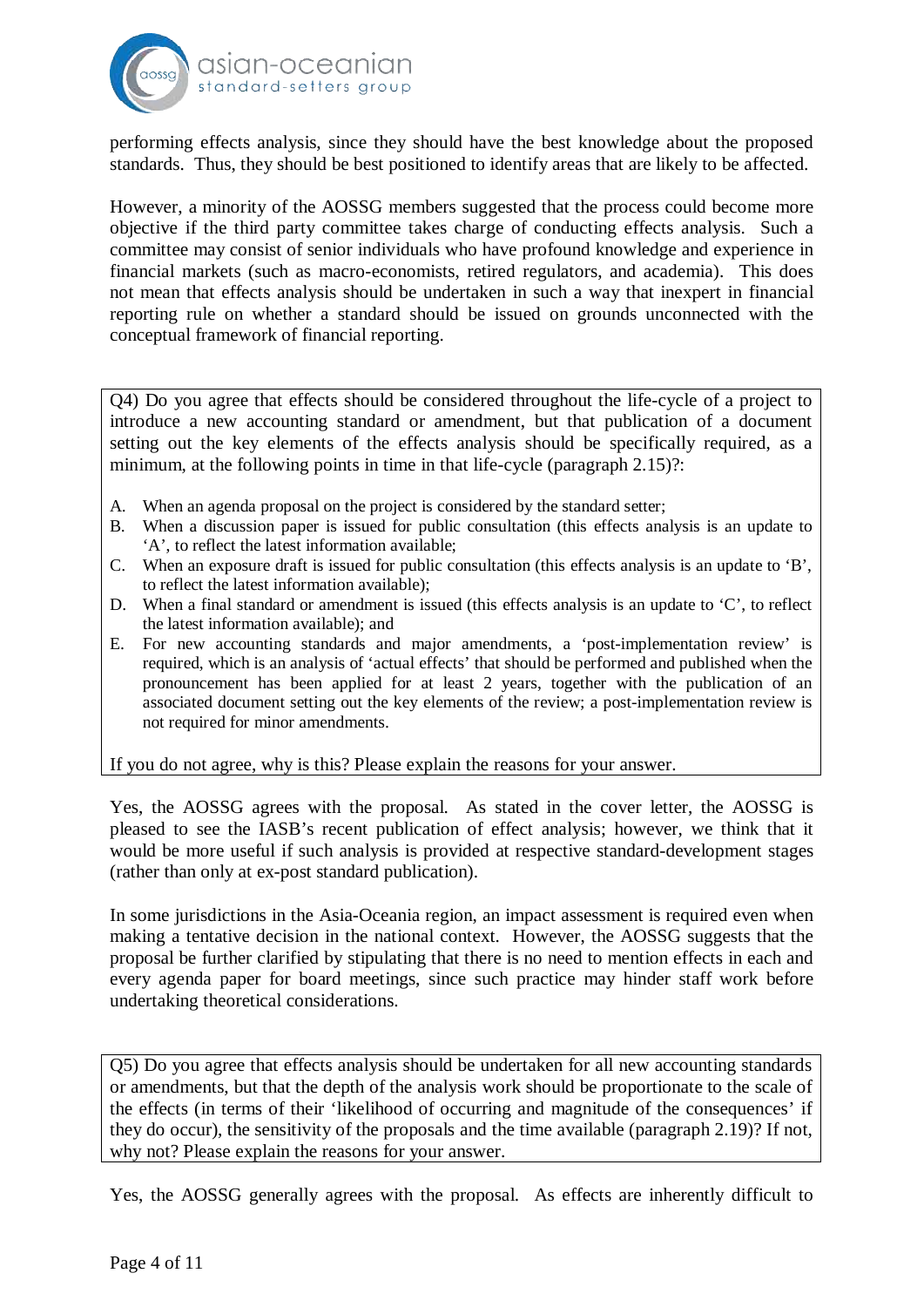

measure (thus, identifying immaterial projects to be scoped out is difficult), it is reasonable to presume that all new or revised standards should be scrutinised; while, the depth of the exercise should differ depending upon the nature of the projects.

For the purpose of determining the depth of the exercise, a judgmental framework should not be too definitive or structured so as to ensure practicality of the exercise. We suggest that standard setters should determine the extent of work to be performed, taking into account the relevant qualitative factors.

The AOSSG believes that the 'likelihood of occurrence' and 'magnitude of consequences' are good qualitative indictors in evaluating the scale of the effects, but other factors should not be dismissed. For example, even if the development of or revision to a particular standard has a smaller magnitude of consequences, it may have a significant effect when considered in aggregate with other regulatory or standard-setting developments. Therefore, other elements such as the impact on other standards or regulatory requirements should be factored into when determining the necessary level of analysis.

#### **Section 3: The concept of '***effects***'**

Q6) Do you agree that 'effect' should be defined, for the purposes of accounting standard setting, as consequences that flow, or are likely to flow, from an accounting standard, referenced against the objective of serving the public interest by contributing positively to delivering improved financial reporting (paragraph 3.2)?

If you disagree with the proposed definition, or would like it to be amended, please provide an alternative definition and please explain why you favour that alternative definition.

As stated in our response to Q1, the AOSSG believes that 'effects analysis' should be defined in the context of developments of or revisions to financial reporting standards. In the same vein, the AOSSG believes that 'effect' should also be defined in the context of developments of or revisions to financial reporting standards.

In regard to whether 'effect' should be defined as referenced against the objective of serving the public interest by contributing positively to delivering improved financial reporting, it is not at least clear about what it ought to mean; thus, the AOSSG members have mixed views. Some members believe that such a reference is necessary, since effects may be unlimited unless analysis is performed referenced against a specific objective. Others find that it is not necessary or appropriate to try to define the term into a narrower scope, on the ground that effects may be perceived differently among stakeholders and standard setters will be asked to be sufficiently responsive when they receive inputs from stakeholders.

Accordingly, the AOSSG suggests that 'effects on developments of or revisions to financial reporting standards' be defined as follows (proposed additions are underlined, and proposed deletions are struck-out):

*'consequences that flow, or are likely to flow, from developments or revisions to financial reporting an accounting standards, referenced against the objective of serving the public interest by contributing positively to delivering improved financial reporting'*

Q7) Do you agree that the term 'effects', rather than term 'costs and benefits' should be used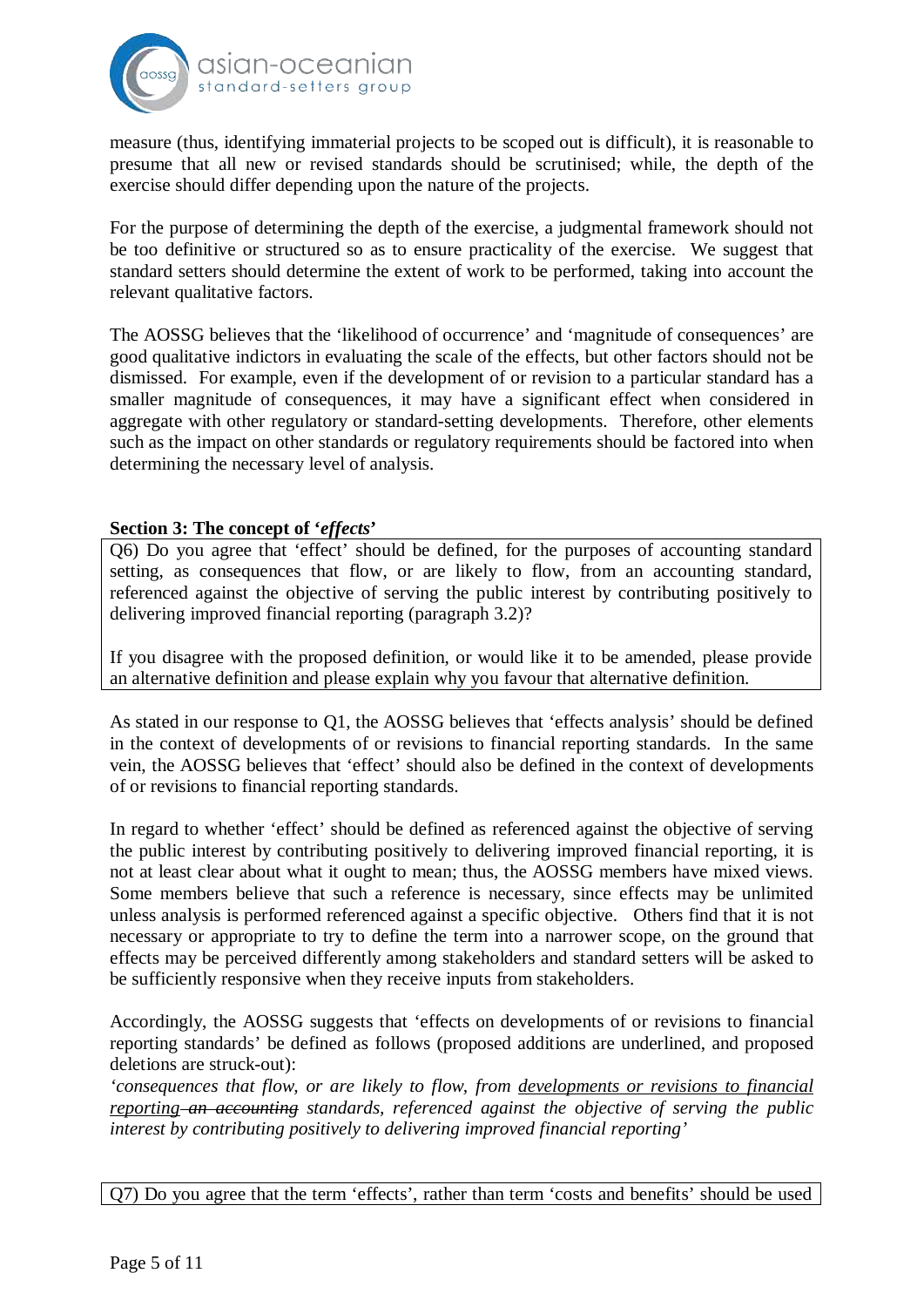

to refer to consequences of standards, in order to distinguish effects analysis from a CBA, on the grounds that it would not be appropriate to require a CBA to be applied to standard setting (paragraph 3.7)? If not, why not? Please explain the reasons for your answer.

Yes, the AOSSG agrees with the use of the term 'effect' rather than 'costs and benefits', since the term 'cost and benefits' may predicate quantitative measurements of benefits and drawbacks. It is not usually possible or desirable to measure effects quantitatively, in the context of financial reporting standard setting.

Q8) Do you agree that the scope of the 'effect' to be considered, for the purposes of performing effects analysis, should include all effects, both 'micro-economic effects' and 'macro-economic effects' (paragraph 3.12)?

If you disagree, please provide an alternative way of specifying what the scope of 'effects' to be considered to be, and please explain why you favour that alternative.

The AOSSG agrees that clarification of the scope is necessary, but members have mixed views in this regard. Most of the AOSSG members agree that the scope should include all effects, both 'micro-economic' and 'macro-economic effects', while others strongly believe that effects should be considered solely against the purpose of financial reporting. Nevertheless, we believe that the proposal should clarify that it is possible to *identify* whether significant macro-economic effects are likely to exist, but it would be significantly difficult to *consider* effects as proposed<sup>2</sup>.

For instance, it might be predictable whether a proposed standard may give rise to some effects (whether they are positive, negative or even encompass pro-cyclical effects on macro economy), but usually it is impracticable to consider or evaluate how their scale would be.

Q9) Do you agree that a standard setter can only be expected to respond to an effect which is outside of its remit (or for which an accounting standard is not the most effective means of addressing the particular effect) by communicating with the relevant regulator or government body to notify them of the relevant issue and to obtain confirmation from them that they will respond appropriately to it (paragraph 3.17)? If not, why not? Please explain the reasons for your answer.

Yes, the AOSSG generally agrees with the proposal. However, the AOSSG believes that it is highly unlikely to be able to obtain confirmation from a relevant regulator or government body that they will respond appropriately to the effect, while it is possible for standard setters to notify them of the relevant issues.

In addition, there may be instances where standard setters may find it difficult to handle the information obtained. If standard setters come across the information that may be relevant to other regulators, they may need to consider passing it to others. There may also be challenges in obtaining information that should be confidential.

<sup>&</sup>lt;sup>2</sup> The IASB's effect analysis document regarding IFRS 11 and IFRS 12 does not include a discussion about macro-economic implications.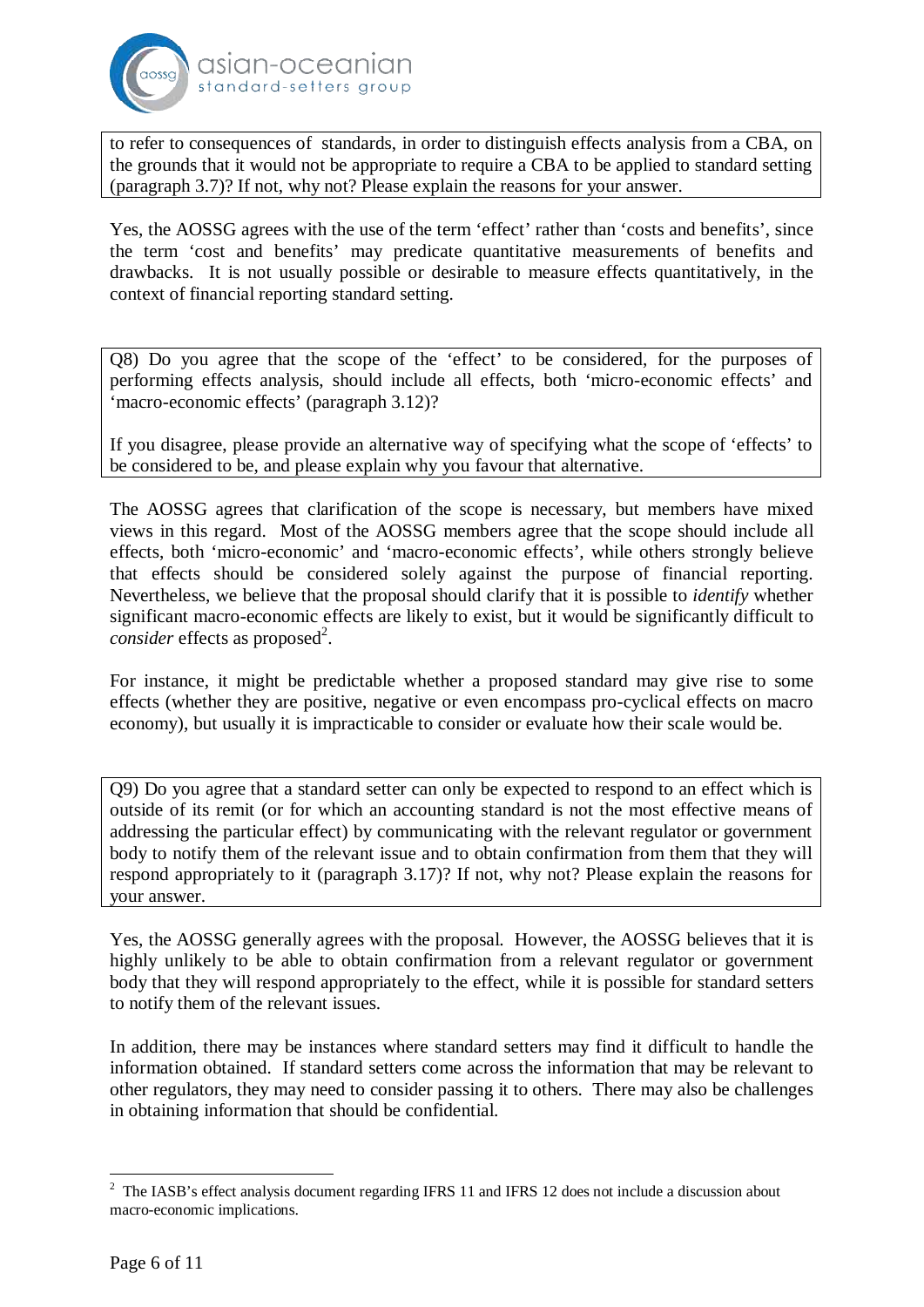

The AOSSG recommends that the proposal acknowledge this regard explicitly.

Q10) Do you agree that 'effects' should be defined by reference to an objective, and that the objective should be that of serving the public interest by contributing positively to delivering improved financial reporting', where 'serving to the public interest' means 'taking into account the interests of investors, other participants in the world's capital markets and other users of financial information' (paragraph 3.19)?

If you disagree because you consider that 'effects' should not be defined by reference to an objective, please explain the reasons for your answer.

If you disagree because you consider that 'effects' should be defined by reference to an objective other than that specified above, please provide an alternative objective and please explain why you favour that alternative objective.

The AOSSG agrees that a common understanding of the key terminology is essential before launching the procedures, but members have mixed views in this regard. Most AOSSG members do not think it necessary to define the 'effects' by reference against the objective as stated, while others strongly believe clarification is necessary so that the effect should be considered only to the purpose of financial reporting.

In general, the AOSSG thinks that effect analysis involves communication with a wide range of stakeholders, and standard setters will not be able to control what should be communicated. In practice, stakeholders may communicate what they perceive as 'effect,' and standard setters would be requested to take a note of it. While standard setters may try to ask specific questions or collate inputs in accordance with the proposed objective, it is unlikely that they can control everything.

If the proposal (i.e., to define effects by reference to an objective) remains intact, the AOSSG recommends that the term 'public interest' be articulated in greater detail. As a notion of public interest may be understood differently among stakeholders, we are concerned that the proposed definition may confuse stakeholders unless it is clearly articulated.

Q11) Do you agree with the following clarifications of the term 'effects'?

- a) Effects can be 'positive', 'negative' or 'neutral', as determined by whether they support, frustrate or have no impact on the achievement of the objective of serving the public interest by contributing positively to delivering improved financial reporting (paragraph 3.23);
- b) Effects analysis will usually involve assessing the 'marginal effects' of an accounting standard or amendment, relative to the status quo that existed before its introduction, so the term 'effects' should, in general, be interpreted to refer to 'marginal effects' (paragraph 3.24);
- c) The term 'effects' can be used to refer to both 'one-off effects' and 'ongoing effects' (paragraph 3.26); and
- d) The term 'effects' can be used to refer to both 'anticipated effects' and 'actual effects', depending on what stage the effects analysis is at - before, during or after implementation of the new accounting standard or amendment (paragraph 3.28).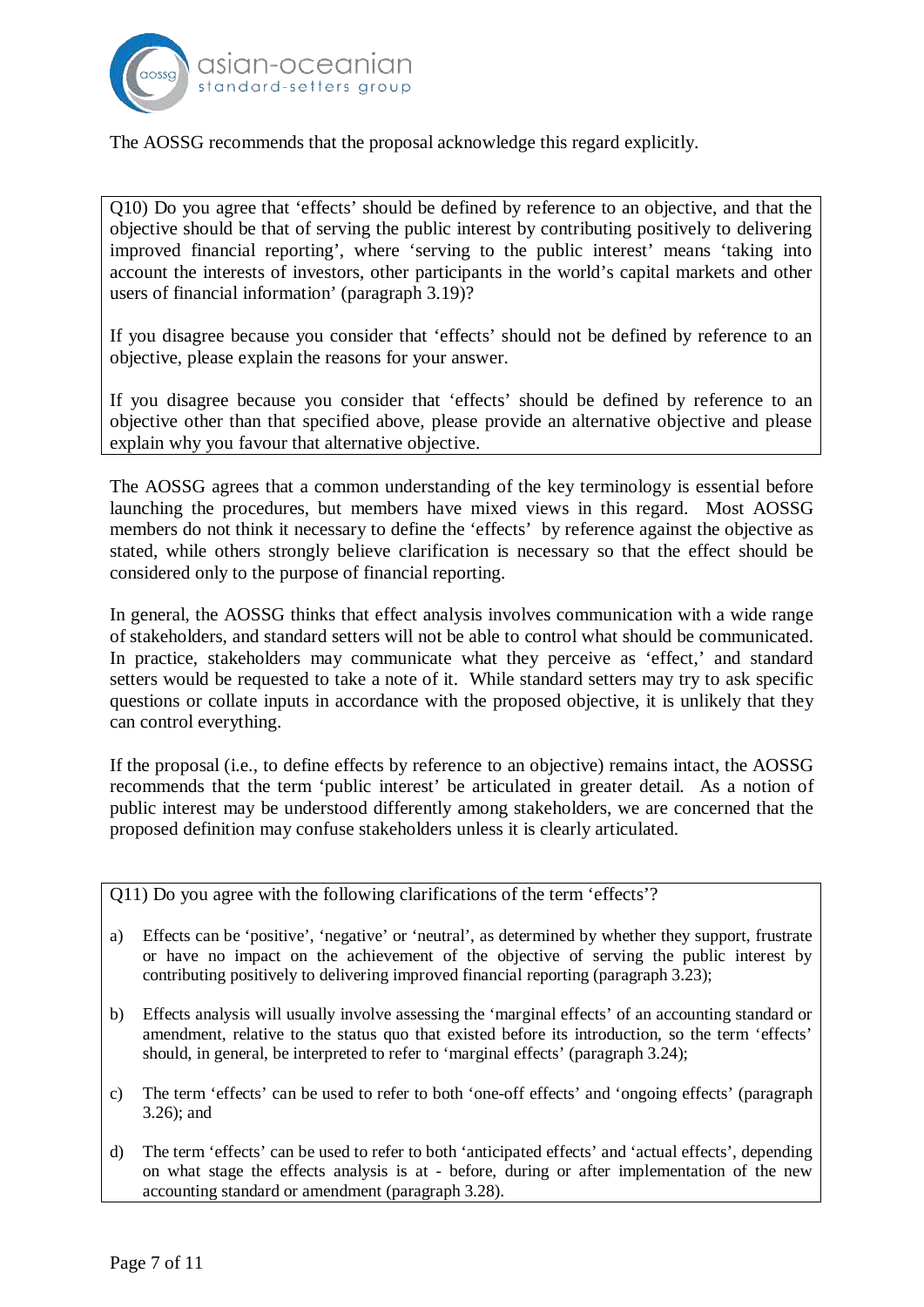

If you do not agree with any of the above clarifications of the term 'effects', which one(s) do you disagree with and why? Please explain the reasons for your answer.

The AOSSG generally agrees with the proposal. However, in relation to the categorisation of effects as stated in a), we believe that effects can be classified in five categories: 'very positive,' 'positive,' 'neutral,' 'negative,' and 'very negative.' Three levels of categorisation may seem too simple, which would not be relevant to achieving the objective of benchmarking exercise.

Q12) Do you agree with the following further considerations concerning effects:

- a) Effects analysis should involve considering effects in terms of both their 'incidence' (who is affected) and their 'nature' (how they are affected), and that the standard setter should be transparent about whether and why they consider that the effects on one group should receive greater weight, less weight or equal weight to the effects on any other group (paragraph 3.30); and
- b) Effects analysis should involve prioritising effects, possibly by 'ranking' them in terms of their 'likelihood' of occurring and the magnitude of the 'consequences' if they do occur (paragraph 3.32).

If you do not agree with any of the above further considerations concerning effects, which one(s) do you disagree with and why? Please explain the reasons for your answer.

The AOSSG agrees with the proposal set out in paragraph a), but regards that 'ranking' effects as suggested in paragraph b) may be over-engineered. As the extent of effects is largely subject to judgment, and 'likelihood' and 'magnitude' can only work as factors for consideration, the AOSSG proposes not to proceed with 'ranking.'

#### **Section 4: The key principles underpinning effects analysis**

Q13) Do you agree that there should be a set of key principles underpinning effects analysis (paragraph 4.2)? If not, why not? Please explain the reasons for your answer.

The AOSSG is not sure what is intended by setting 'key principles,' and some members wish to consider the relevance of setting key principles once a big picture is agreed. Nevertheless, some members suggest that 'principle' is not an appropriate term relative to the substance suggested and that they should be labelled as 'key steps.' Please refer to our response to Q14 for details.

Q14) Do you agree that the set of key principles underpinning effects analysis should be as follows (paragraph 4.2)?:

- ¾ Principle 1: Explain intended outcomes (refer to paragraph 4.2);
- ¾ Principle 2: Encourage input on anticipated effects (refer to paragraph 4.2);
- $\triangleright$  Principle 3: Gather evidence (refer to paragraph 4.2); and
- ¾ Principle 4: Consider effects throughout the due process (refer to paragraph 4.2).

If you disagree with the proposed set of key principles, or would like the principles to be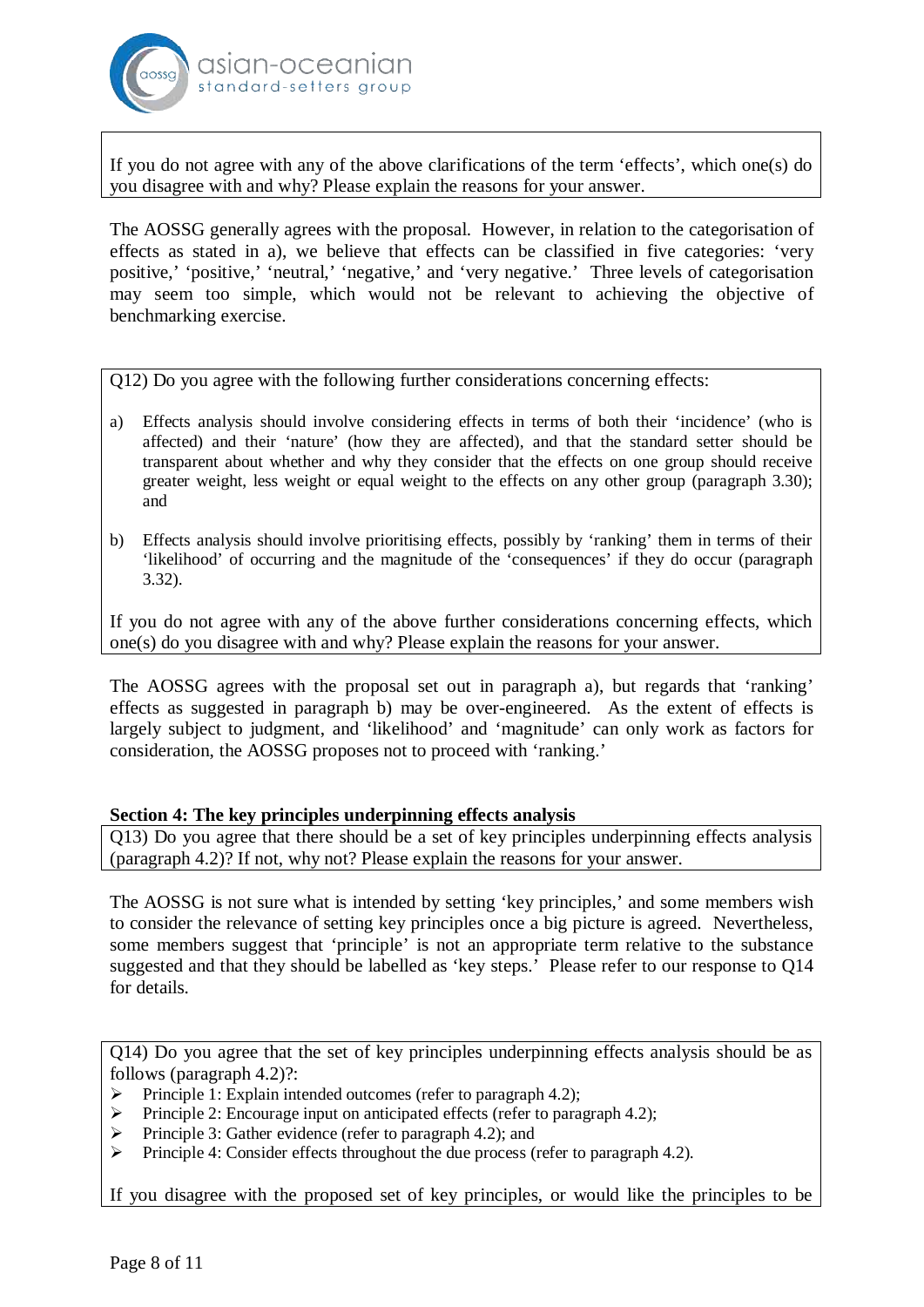

amended, please provide an alternative set of key principles and please explain why you favour that alternative set.

As stated in our response to Q13, some members suggest establishing a set of key steps rather than a set of principles. A set of key steps that the IASB should take may be characterised as follows:

- $\triangleright$  Step-1: To formulate the entire plan of effects analysis.
- $\triangleright$  Step-2: To explain intended outcomes when agendas are set.
- ¾ Step-3: To encourage input on anticipated effects when due process documents are issued, by providing specific questions to stakeholders, with assistance from national standard setters.
- $\triangleright$  Step-4: To document summary of inputs from stakeholders by collating evidence that has been received either directly or through national standard setters.
- $\triangleright$  Step-5: To publicise the document and submit it to the IFRS Foundation Trustees or its Due Process Oversight Committee for their review.
- $\triangleright$  Step-6: To seek to measure actual effects during the process of post-implementation reviews.

## **Section 5: The practicalities of performing effects analysis**

Q15) Do you agree that the process that a standard setter should apply for validating the intended outcomes of a proposed accounting standard or amendments should include steps 'a' to 'd' of paragraph 5.2?

If you disagree with the proposed steps, or would like the steps to be amended, please provide alternative steps and please explain why you favour those alternative steps.

The AOSSG believes that every aspect of operational issues around the proposal should be tested before the process is implemented so as to proceed in a structured manner. For example, although a partnership between the IASB and national standard setters is paramount, it is important to ensure that the process is sufficiently operational. Developing a solid protocol prior to conducting actual work is conducive to minimising the risk of trial and error.

Nevertheless, as indicated in our response to Q14, the AOSSG generally feels that it is premature to formulate views on various aspects of practical details set out in this section since application to practice is normally considered once a big picture is agreed. In line with our comment stated in the cover letter, the AOSSG recommends that operational arrangements should be scrutinised by the Trustees of the IFRS Foundation or IASB in their future consideration.

Q16) Do you agree that the process that a standard setter should apply for identifying and assessing the effects of a proposed accounting standard or amendment should include steps 'a' to 'f' of paragraph 5.3?

If you disagree with the proposed steps, or would like the steps to be amended, please provide alternative steps and please explain why you favour those alternative steps.

Please see our response to Q15.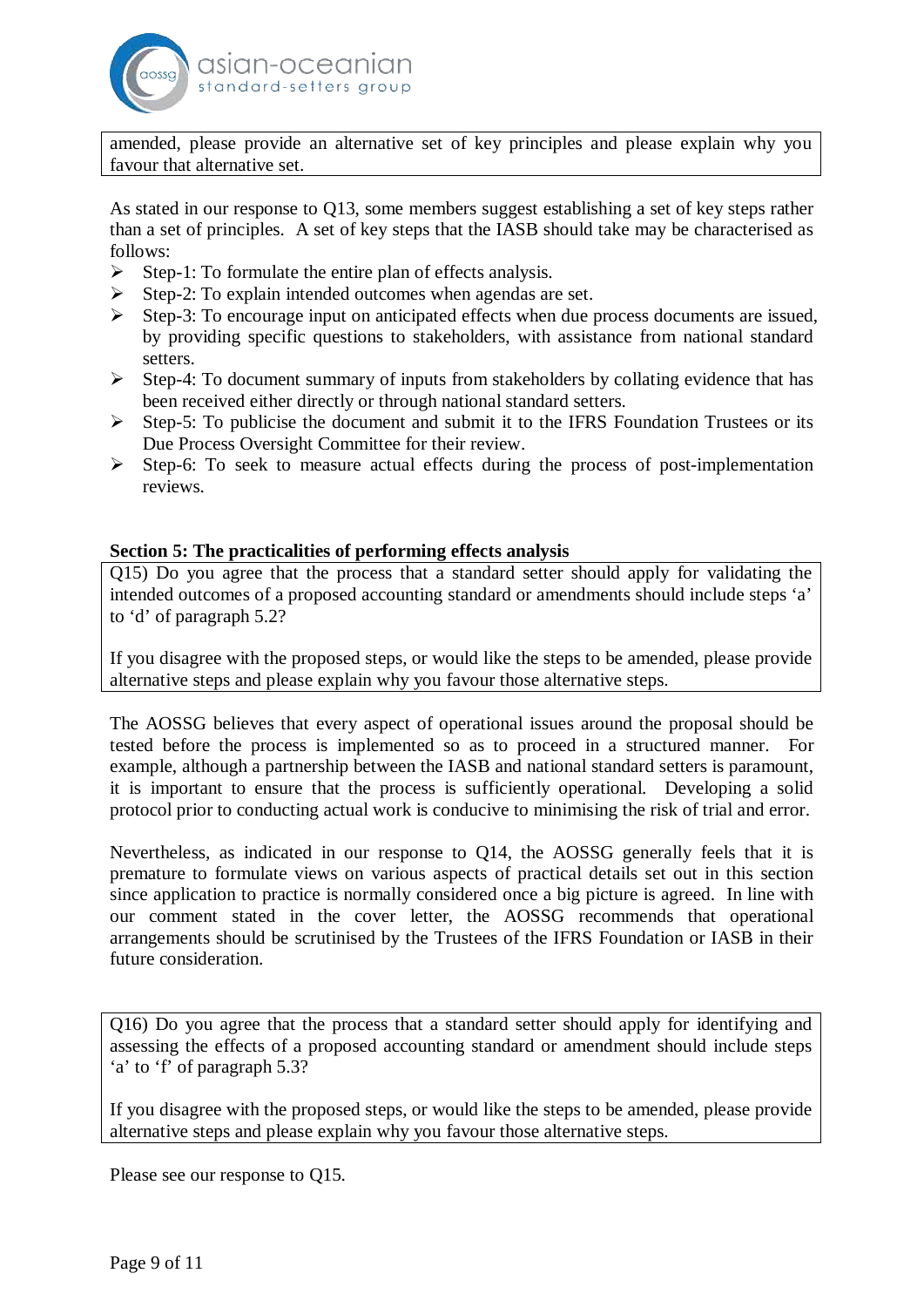

Q17) Do you agree that the process that a standard setter should apply for identifying options for the proposed accounting standard or amendment (options for achieving the intended outcomes of the proposed accounting standard or amendment), and for choosing the preferred option, should include steps 'a' to 'f' of paragraph 5.4?

If you disagree with the proposed steps, or would like the steps to be amended, please provide alternative steps and please explain why you favour those alternative steps.

No, the AOSSG does not believe that the process should include providing several options. The AOSSG is afraid that providing and prioritising options might result in narrowing the scope of deliberations at the IASB, since stakeholders might think that there is no benefit of further deliberation if there is an objective prioritisation.

In addition, providing options may be seen as giving too much emphasis on effects analysis. We believe that effects analysis is one of the critical elements in the standard setting dueprocess, but it is not a determinant factor of the standard.

Therefore, we disagree that standard setters should identify options and choose preferred options as suggested in paragraph 5.4.

Q18) Do you agree that the IASB should, to some degree, delegate to national standard setters and similar institutions some of the activities involved in gathering evidence of the effects of accounting standards, particularly consultation with constituents, and that these bodies should play a more active part in the due process to ensure that IFRSs contribute positively to delivering improved financial reporting (paragraph 5.5)?

The AOSSG generally considers the proposal appropriate, but thinks there is some room for improvement. The AOSSG believes that effects analysis should be performed as a process of international and national standard settings. However, we believe that the IASB should lead the initiatives, taking into account that standard setting processes are increasingly integrated globally and that most of the financial reporting standards are, in substance, agreed at the international level rather than at the domestic one.

Accordingly, the AOSSG recommends that the proposal be clarified by stating that the IASB should lead the initiative, partnering with national standard setters and regional groups (such as the AOSSG or EFRAG), rather than the IASB 'delegate' some of the activities to national standard setters and the like.

## **Section 6: Next steps**

Q19) Do you agree that the next steps in developing and, subject to the results of public consultation, implementing the proposals put forward in this paper should include steps 'a' and 'b' of paragraph 6.2?

If you disagree with the proposed next steps, or would like there to be additional next steps, please provide alternative and/ or additional steps and please explain why you consider that those alternative and/ or additional next steps are appropriate.